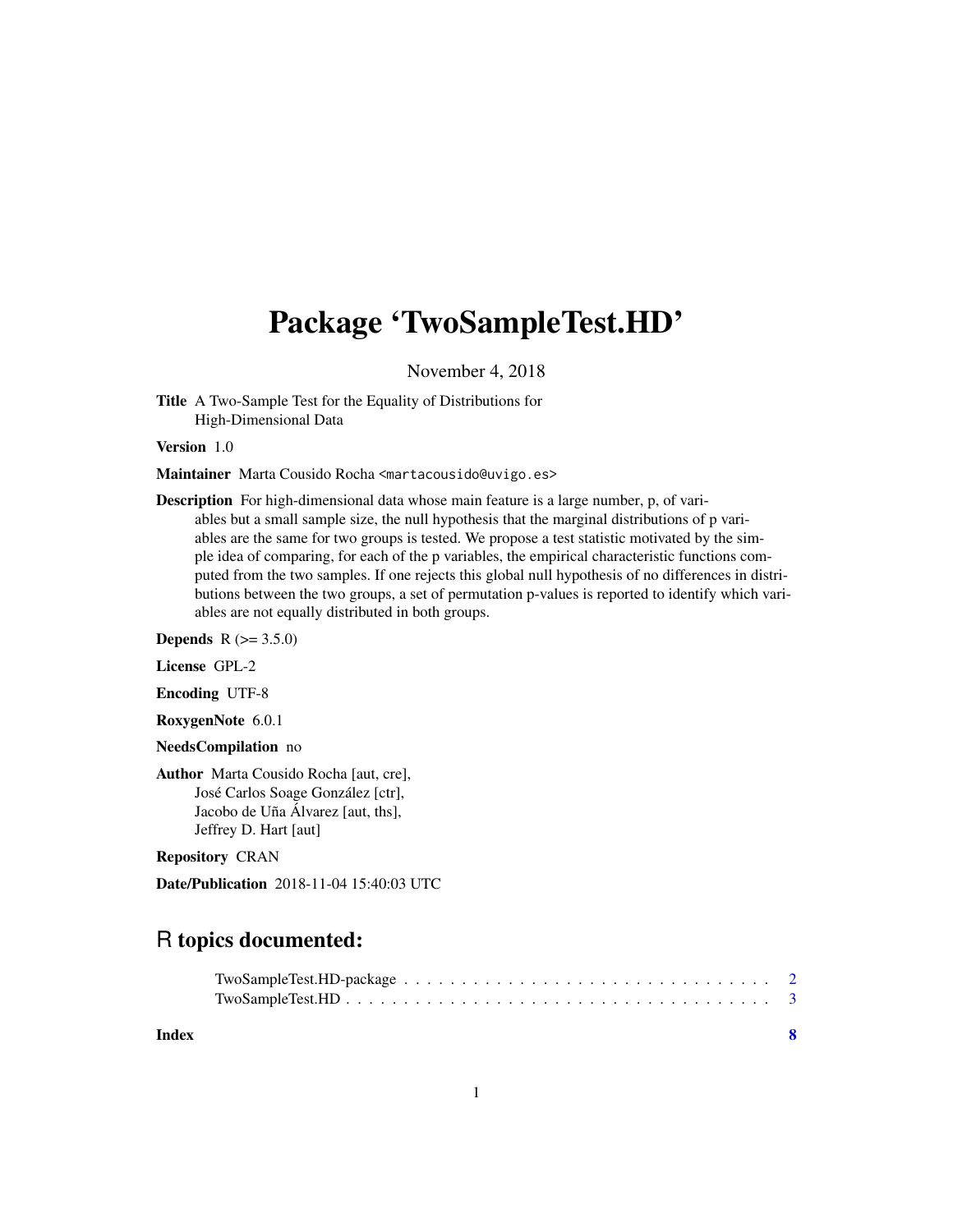```
TwoSampleTest.HD-package
```
*A two-sample test for the equality of distributions for high-dimensional data*

#### Description

This package implements four different tests proposed in Cousido-Rocha et al. (2018). These methods test the (global) null hypothesis of equality of the univariate marginals of the p-variate distributions in the two populations. In other words, the null hypothesis is an intersection of the p null hypotheses corresponding to p different two-sample problems. These methods are particularly well suited to the low sample size, high dimensional setting  $(n \times p)$ . The sample size can be as small as 2. The test accounts for the possibility that the p variables in each data set can be weakly dependent. Three of the methods arise from different approaches to estimate the variance of the same statistic. This statistic averages p individual statistics based on comparing the empirical characteristic functions computed from the two samples. The last method is an alternative global test whose statistic averages the p-values derived from applying permutation tests to the individual statistics mentioned above. When the global null hypothesis is rejected such permutation p-values can also be used to identify which variables contribute to this significance. The standarized version of each test statistic and its p-value are computed among other things.

#### Details

Package 'TwoSampleTest.HD'

Documentation for package 'TwoSampleTest.HD' version 1.0

- Package: 'TwoSampleTest.HD'
- Version: 1.0
- Maintainer: Marta Cousido Rocha <martacousido@uvigo.es>
- License: GPL-2

#### Value

• 'TwoSampleTest.HD'

#### Acknowledgements

This work has received financial support of the Call 2015 Grants for PhD contracts for training of doctors of the Ministry of Economy and Competitiveness, co-financed by the European Social Fund (Ref. BES-2015-074958). The authors acknowledge support from MTM2014-55966-P project, Ministry of Economy and Competitiveness, and MTM2017-89422-P project, Ministry of Economy, Industry and Competitiveness, State Research Agency, and Regional Development Fund, UE. The authors also acknowledge the financial support provided by the SiDOR research group through the grant Competitive Reference Group, 2016-2019 (ED431C 2016/040), funded by the "Consellería de Cultura, Educación e Ordenación Universitaria. Xunta de Galicia".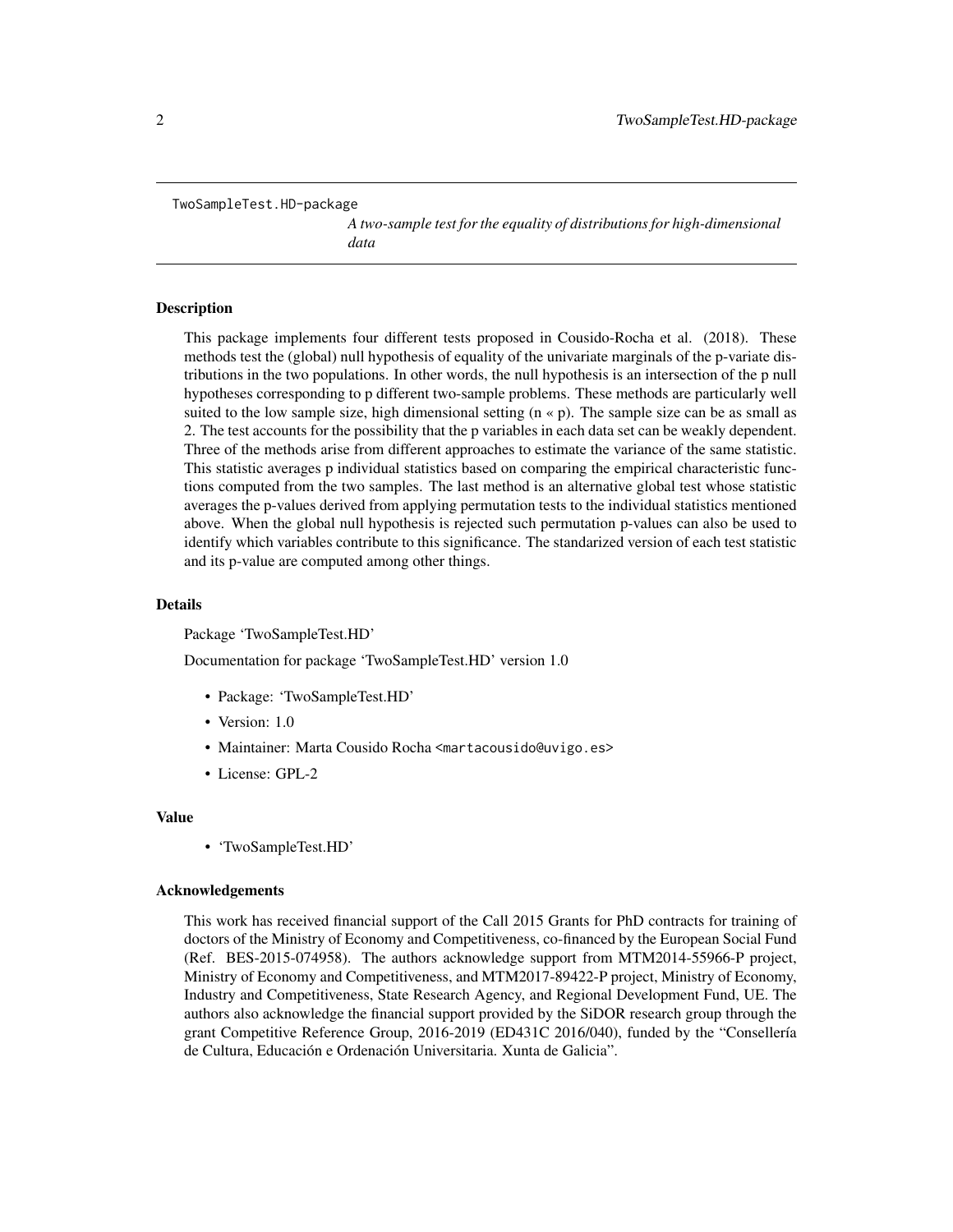#### <span id="page-2-0"></span>Author(s)

- Cousido Rocha, Marta.
- Soage González, José Carlos.
- de Uña-Álvarez, Jacobo.
- D. Hart, Jeffrey.

#### References

Cousido-Rocha, M., de Uña-Álvarez J., and Hart, J. (2018). A two-sample test for the equality of distributions for high-dimensional data. Preprint.

TwoSampleTest.HD *A two-sample test for the equality of distributions for high-dimensional data*

#### **Description**

Performs the four tests of equality of the p marginal distributions for two groups proposed in Cousido- Rocha et al.(2018). The methods have been designed for the low sample size and high dimensional setting. Furthermore, the possibility that the p variables in each data set can be weakly dependent is considered. The function also reports a set of p permutation p-values, each of which is derived from testing the equality of distributions in the two groups for each of the variables separately. These p-values are useful when a proposed test rejects the global null hypothesis since it makes it possible to identify which variables have contributed to this significance.

#### Usage

```
TwoSampleTest.HD(X, Y, method = c("spect", "spect_ind", "boot", "us",
  "us_ind", "perm"), I.permutation.p.values = FALSE,
 b_I.permutation.p.values = c("global", "individual")
```
#### Arguments

| X                        | A matrix where each row is one of the p-samples in the first group.                                                                                           |
|--------------------------|---------------------------------------------------------------------------------------------------------------------------------------------------------------|
| Υ                        | A matrix where each row is one of the p-samples in the second group.                                                                                          |
| method                   | the two-sample test. By default the "us" method is computed. See details.                                                                                     |
| I.permutation.p.values   |                                                                                                                                                               |
|                          | Logical. Default is FALSE. A variable indicating whether to compute the per-<br>mutation p-values or not when the selected method is not "perm". See details. |
| b_I.permutation.p.values |                                                                                                                                                               |
|                          | The method used to compute the individual statistics on which are based the<br>permutation p-values. Default is "global". See details.                        |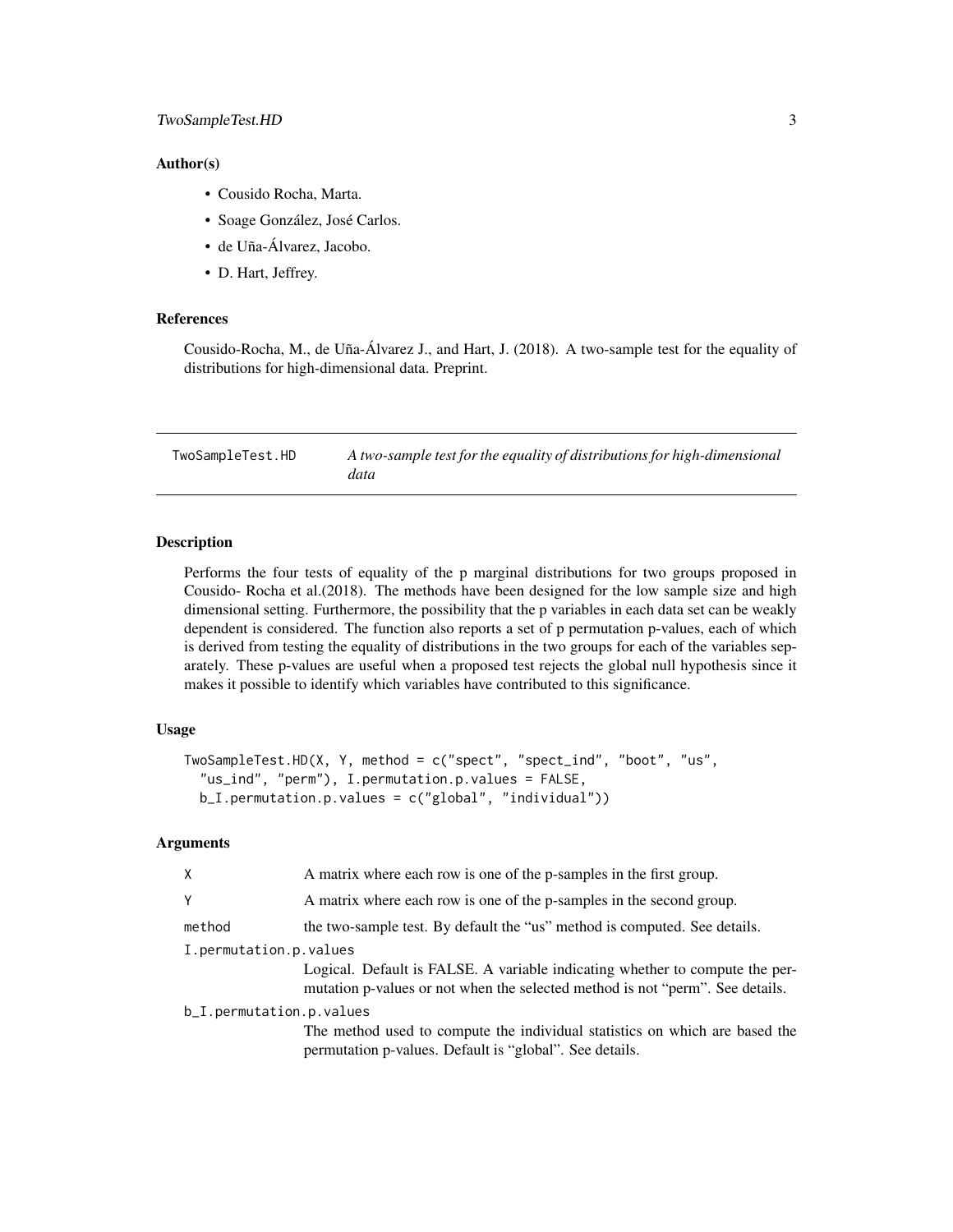#### Details

The function implements the two-sample tests proposed by Cousido-Rocha, et al. (2018). The methods "spect", "boot" and "us" are based on a global statistic which is the average of p individual statistics corresponding to each of the p variables. Each of these individual statistics measures the difference between the empirical characteristic functions computed from the two samples. An alternative expression shows that each statistic is essentially the intergrated squared difference between kernel density estimates. The global statistic (average) is standardized using one of three different variance estimators. The method "spect" uses a variance estimator based on spectral analysis, the method "boot" implements the block bootstrap to estimate the variance and the method "us" employs a variance estimator derived from U-statistic theory (more details in Cousido-Rocha et al., 2018). The methods "spect" and "boot" are suitable under some assumptions including that the sequence of individual statistics that define the global statistic is strictly stationary, whereas the method "us" avoids this assumption. However the methods "spect" and "boot" have been checked in simulations and they perform well even when the stationarity assumption is violated. The methods "spect" and "us" have their corresponding versions for independent data ("spect ind" and "us ind"), for which the variance estimators are simplified taking into acount the independence of the variables. The asymptotic normality (when p tends to infinity) of the standardized version of the statistic is used to compute the corresponding p-value. On the other hand, Cousido-Rocha et al. (2018) also proposed the method "perm" whose global statistic is the average of the permutation p-values corresponding to the individual statistics mentioned above. This method assumes that the sequence of p-values is strictly stationary, however in simulations it seems that it performs well when this assumption does not hold. In addition to providing an alternative global test, these p-values can be used when the global null hypothesis is rejected and one wishes to identify which of the p variables have contributed to that rejection. The global statistic depends on a parameter which plays a role similar to that of a smoothing parameter or bandwidth in kernel density estimation. For the four global tests this parameter is estimated using the information from all the variables or features. For the individual statistics from which the permutation p-values are computed, there are two possibilities: (i) use the value employed in the global test (b\_I.permutation.p.values="global"), (ii) estimate this parameter for each variable separately using only its sample information (b\_I.permutation.p.values="individual")).

#### Value

A list containing the following components:

standarized statistic:

|               | the value of the standarized statistic.                           |
|---------------|-------------------------------------------------------------------|
| p.value:      | the p-value for the test.                                         |
| statistic:    | the value of the statistic.                                       |
| variance:     | the value of the variance estimator.                              |
| p:            | number of samples or populations.                                 |
| n:            | sample size in the first group.                                   |
| m:            | sample size in the second group.                                  |
| method:       | a character string indicating which two sample test is performed. |
| I.statistics: | the p individual statistics.                                      |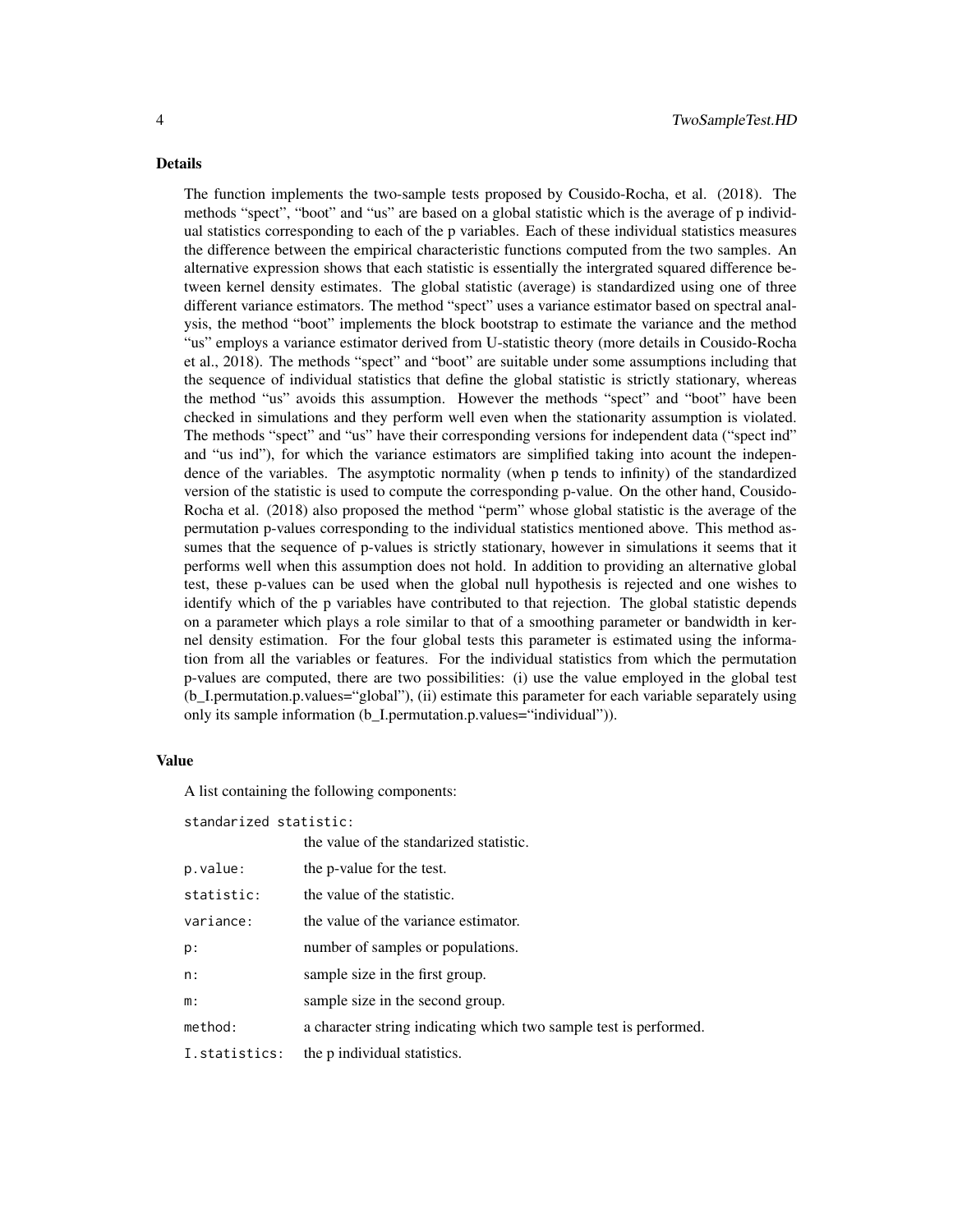I.permutation.p.values: the p individual permutation p-values.

data.name: a character string giving the name of the data.

#### Author(s)

- Marta Cousido-Rocha
- José Carlos Soage González
- Jacobo de Uña-Álvarez
- Jeffrey D. Hart

#### References

Cousido-Rocha, M., de Uña-Álvarez J., and Hart, J. (2018). A two-sample test for the equality of marginal distributions for high-dimensional data. Preprint.

#### Examples

```
# We consider a simulated data example. We have simulated the following situation.
# We have two groups, for example, 7 patients with tumor 1 and 7 patients with tumor 2.
# For each patient 1000 variables are measured, for example, gene expression levels.
# Besides, the distributions of 100 of the variables are different in the two groups,
# and the differences are in terms of location. The variables are independent to
# simplify the generation of the data sets.
p \le -1000n = m = 7inds <- sample(1:4, p, replace = TRUE)
X \leq - matrix(rep(0, n * p), ncol = n)
for (j in 1:p)if (inds[j] == 1){
    X[j, ] \leftarrow \text{norm}(n)}
  if (inds[j] == 2){
    X[j, ] \leftarrow \text{norm}(n, sd = 2)}
  if (inds[j] == 3){
    X[j, ] \le- rnorm(n, \text{ mean } = 1)}
  if (inds[j] == 4){
    X[j, ] \le rnorm(n, mean = 1, sd = 2)
  }
 }
rho < - 0.1ind \leq sample(1:p, rho * p)
li <- length(ind)
indsy <- inds
for (l in 1:li){
```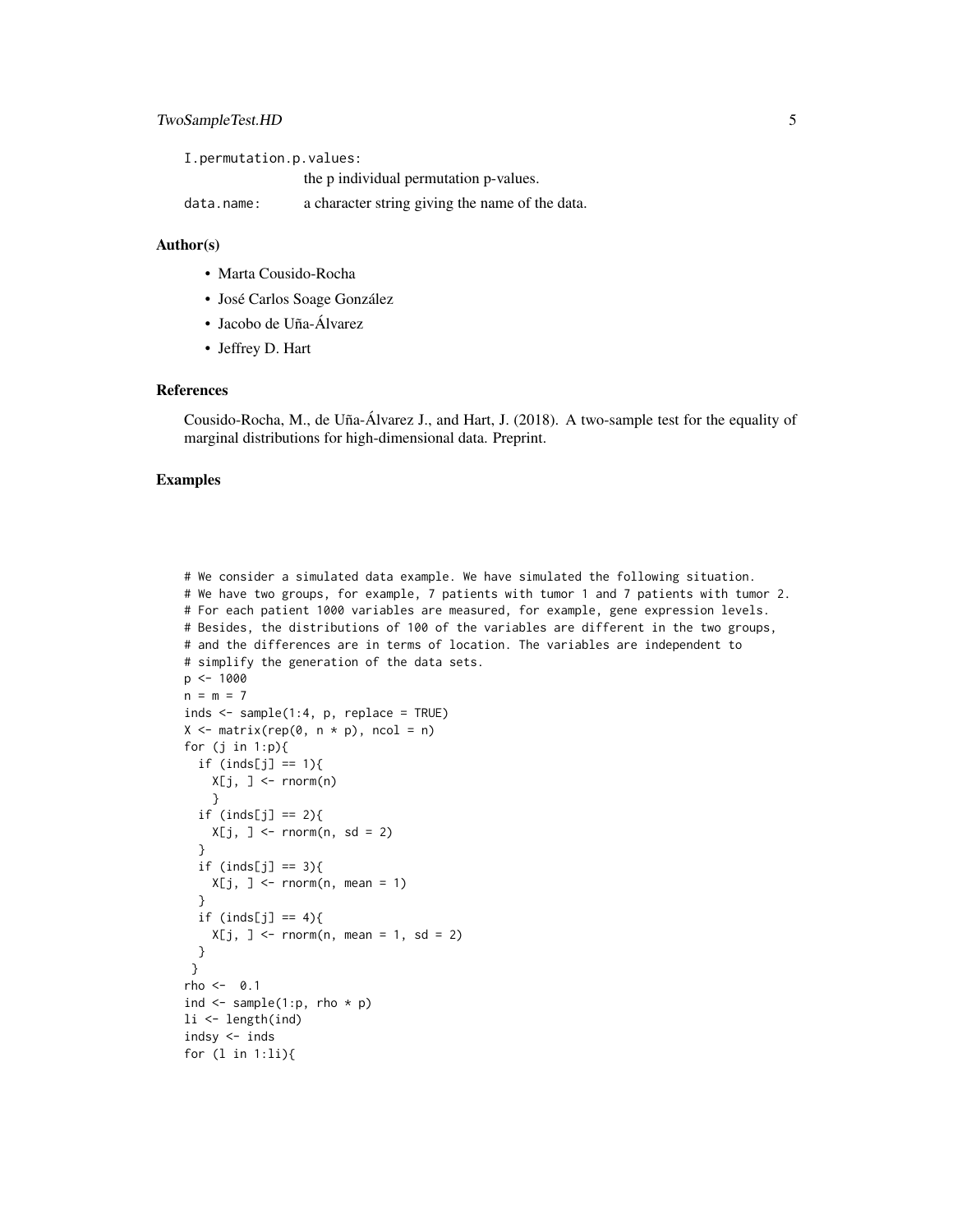```
if (indsy[ind[l]]==1){
     indsy[ind[l]]=3
     } else {
       if (indsy[ind[l]]==2){
          indsy[ind[l]]=4
           } else {
            if (indsy[ind[l]]==3){
               indsy[ind[l]]=1
               } else {
                indsy[ind[1]] = 2}
               }
             }
           }
Y \le - matrix(rep(0, m * p), ncol = m)
for (j in 1:p){
 if (indsy[j] == 1){Y[j, ] \leftarrow \text{norm}(m)if (indsy[j] == 2){
   Y[j, ] \le rnorm(m, sd = 2)}
 if (indsy[j]=3){Y[j, ] \le rnorm(m, mean = 1)
 }
 if (indsy[j] == 4){
    Y[j, ] \le rnorm(m, mean = 1, sd = 2)
 }
}
```
# Our interest is to test the null hypothesis that the distribution of each of the 1000 variables # is the same in the two groups.

# We use for this purpose the four methods proposed in Cousido-Rocha et al. (2018).

```
res1 <- TwoSampleTest.HD(X, Y, method = "spect")
res1
res2 <- TwoSampleTest.HD(X, Y, method = "boot")
res2
res3 <- TwoSampleTest.HD(X, Y, method = "us")
res3
res4 <- TwoSampleTest.HD(X, Y, method = "perm")
res4
# The four methods reject the global null hypothesis.
# Hence, we use the individual permutation p-values
# to identify which variables are not equally distributed in the two groups.
pv<-res4$I.permutation.p.values
# Applying a multiple testing procedure to these p-values
# we can detect the variables with different distributions for the two groups.
# The following plot of the individual permutation p-values is also informative.
# We remark in red the 100 smallest p-values.
```

```
pv_sort <- sort(pv)
```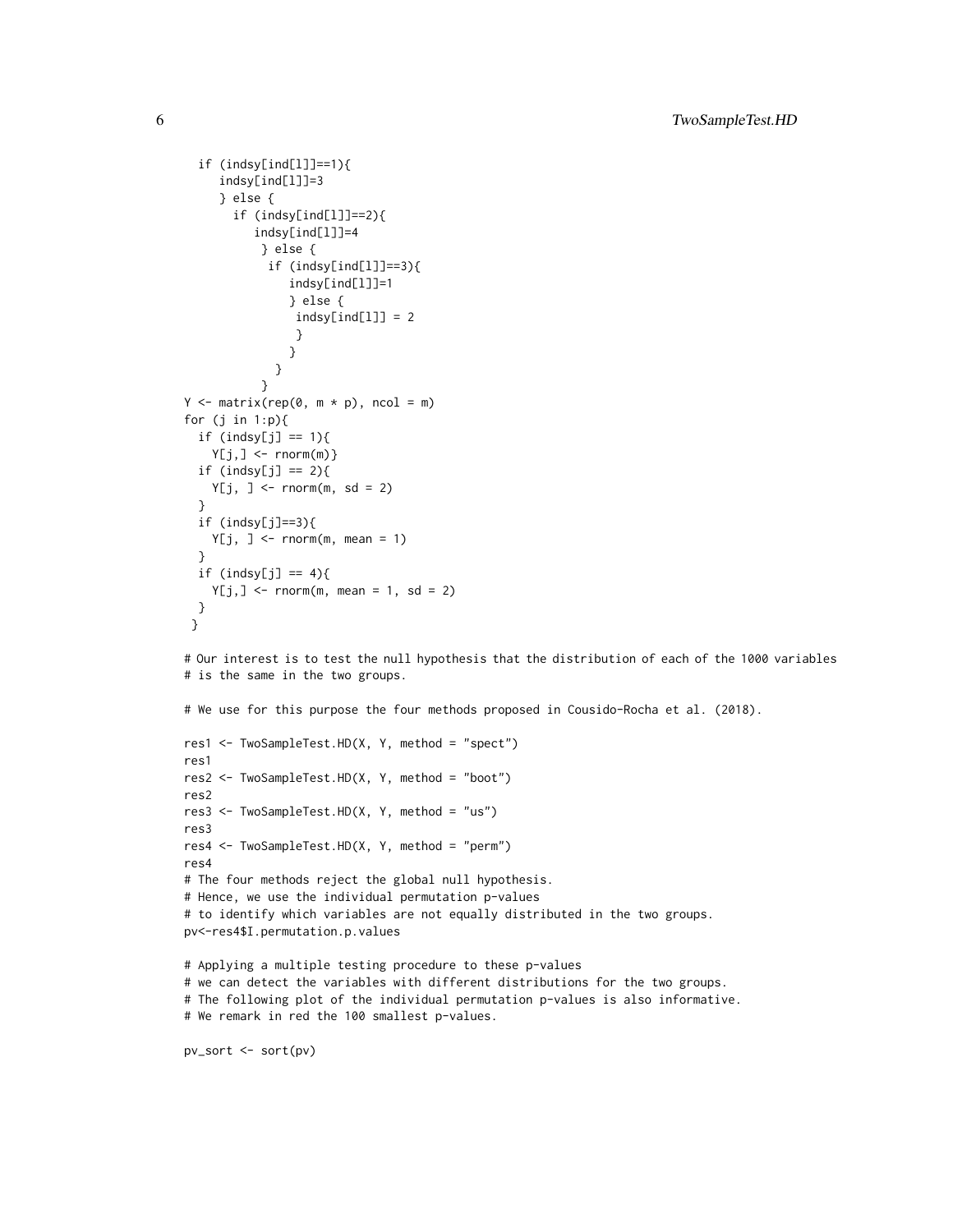cri <- pv\_sort[100] ind  $\leftarrow$  which(pv  $\leftarrow$  cri) plot(1:p, pv, main = "Individual permutation p-values", xlab = "Variables", ylab = "p-values") points(ind, pv[ind], col = "red")